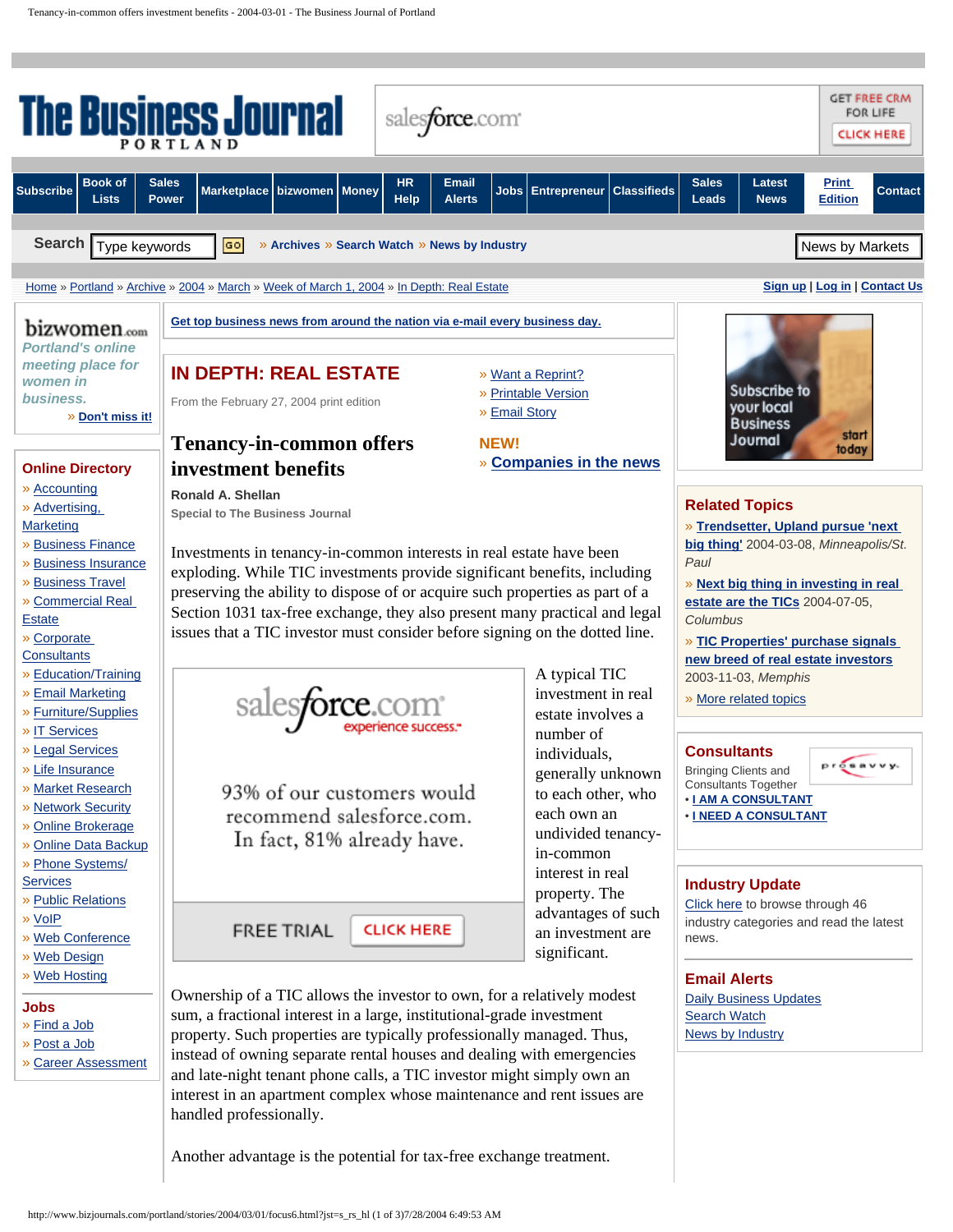## **[Entrepreneur](http://www.bizjournals.com/portland/entrepreneur/?jst=s_ep_lk)**



**Solo act:** He's happier without partners.

» [Find out how](http://www.bizjournals.com/portland/entrepreneur/?jst=s_ep_lk)

#### **[Sales Power](http://www.bizjournals.com/portland/salespower/?jst=s_ep_lk)**



**High flyer:** She became the sales person customers called first.

» [Find out how](http://www.bizjournals.com/portland/salespower/?jst=s_ep_lk)

## **[More Late News](http://www.bizjournals.com/portland/stories/2004/07/26/daily.html?jst=m_ln_hl)**

| Updated: 2:21 PM PDT  |  |  |
|-----------------------|--|--|
| Tuesday, Jul 27, 2004 |  |  |

» **[Intel investors](http://www.bizjournals.com/portland/stories/2004/07/26/daily20.html?jst=m_ln_hl) [could see windfall](http://www.bizjournals.com/portland/stories/2004/07/26/daily20.html?jst=m_ln_hl)**

» **[Exec leaving](http://www.bizjournals.com/portland/stories/2004/07/26/daily19.html?jst=m_ln_hl) [Nike Golf](http://www.bizjournals.com/portland/stories/2004/07/26/daily19.html?jst=m_ln_hl)**

» **[West Coast Bank](http://www.bizjournals.com/portland/stories/2004/07/26/daily18.html?jst=m_ln_hl)  [to open Gresham](http://www.bizjournals.com/portland/stories/2004/07/26/daily18.html?jst=m_ln_hl)** 

**[branch](http://www.bizjournals.com/portland/stories/2004/07/26/daily18.html?jst=m_ln_hl)**

» **[Albina Bank's](http://www.bizjournals.com/portland/stories/2004/07/26/daily17.html?jst=m_ln_hl) [revenue, earnings](http://www.bizjournals.com/portland/stories/2004/07/26/daily17.html?jst=m_ln_hl) [up](http://www.bizjournals.com/portland/stories/2004/07/26/daily17.html?jst=m_ln_hl)**

» **[InFocus turns to](http://www.bizjournals.com/portland/stories/2004/07/26/daily16.html?jst=m_ln_hl)  [profitability on](http://www.bizjournals.com/portland/stories/2004/07/26/daily16.html?jst=m_ln_hl)  [higher revenue](http://www.bizjournals.com/portland/stories/2004/07/26/daily16.html?jst=m_ln_hl)**

[More...](http://www.bizjournals.com/portland/stories/2004/07/26/daily.html?jst=m_ln_hl)

**[Free Download](http://www.bizjournals.com/subscriber_services/electronic_edition/?t=portland) [Edition for Print](http://www.bizjournals.com/subscriber_services/electronic_edition/?t=portland)  [Subscribers](http://www.bizjournals.com/subscriber_services/electronic_edition/?t=portland)**

**Outlook** » **[Drug firms,](http://www.bizjournals.com/bizoutlook/?jst=m_ol_hl)  [clinics welcome](http://www.bizjournals.com/bizoutlook/?jst=m_ol_hl)  [obesity disease](http://www.bizjournals.com/bizoutlook/?jst=m_ol_hl) [classification](http://www.bizjournals.com/bizoutlook/?jst=m_ol_hl)**

Although TIC interests in real estate have been around for years, interest in them has dramatically increased since 2002, when the Internal Revenue Service provided guidance in the area. The IRS issued a revenue procedure that year which indicated that a taxpayer can use a TIC investment, if properly structured, as either relinquished property or replacement property in a qualifying tax-free exchange. Thus, an investment in a TIC has a significant advantage over an investment in a real estate partnership. Sales or purchases of partnership interests cannot, without risky structuring, qualify for tax-free exchange treatment. The real estate industry perceived the new revenue procedure as the IRS' stamp of approval, triggering a TIC rush that has continued ever since.

In recent years promoters have developed and marketed TIC investments, which are usually sold through traditional real estate brokers. Depending on the structure, TIC interests might be deemed a security, like a stock or a bond, under federal and state securities laws. If so, the TIC interests must be registered under applicable securities laws (unless an exemption from registration is available), documented as a sale of a security, and offered for sale and sold by a licensed securities broker.

In contrast with a partnership, a TIC investor actually owns the underlying real property. In a partnership, the investor merely owns an interest in a legal entity -- the partnership -- which in turn owns the real estate. The relationship among TIC owners of a property is generally controlled by a tenancy-in-common agreement. A TIC agreement is analogous in many ways to a partnership agreement. In fact, if a TIC agreement is not carefully structured, the IRS may recharacterize it as creating a partnership for tax purposes, effectively destroying the ability to exchange on a taxfree basis. In making such a recharacterization, the IRS looks at factors such as whether the TIC agreement permits voting among the owners to make major management decisions, which would point to characterization as a partnership. The IRS also considers whether profits are distributed among the TIC owners in proportion to their ownership interest in the property, which again points to partnership status. The 2002 revenue procedure sets out a list of provisions for a TIC agreement that would avoid recharacterization.

Clearly, an investor should engage tax counsel to review a TIC agreement to see whether it will be treated as a partnership for tax purposes.

As with any real property investment, tax issues are only one factor among many to consider. An investors must also obtain and examine duediligence information about the property. Such materials would include property inspection reports, environmental reports, title reports, a property survey and a financial analysis of the prior operation of the property.

Investors must also consider the ability to resell their interest in the TIC. It is possible, for example, that a TIC interest in 10 percent of a property, if sold separately, could sell at a discount to 10 percent of the current value of the entire property.

Another significant consideration is the management of the property. Decisions to sell, borrow funds, lease or hire a property manager are controlled by the TIC agreement. The IRS has clearly signaled that it will treat voting on major decisions in a TIC agreement as a basis to treat the TIC as a partnership. If unanimous approval for such decisions is required, one recalcitrant TIC owner could block the will of the other owners.

## **[Money Center](http://www.bizjournals.com/portland/moneycenter/?jst=m_mc_lk)**

## **[In-house counsel isn't just expense](http://www.bizjournals.com/portland/moneycenter/story.html?id=3096&jst=m_mc_hl)**

If management is faced with a significant issue that has legal implications, bringing general counsel into the discussion early increases management's ability to protect those discussions from later disclosure in litigation.

» [More Money Center](http://www.bizjournals.com/portland/moneycenter/?jst=m_mc_lk)

#### **[HR Solutions](http://dc.bizjournals.com/event.ng/Type=click&FlightID=5793&AdID=7902&TargetID=892&Segments=1,11,988,1398&Targets=42,892,1278&Values=25,31,43,51,60,72,83,91,100,110,150,155,202,306,342,565,702,736,775,830,872,916,949,959,960,961,962,980,994,996,997,1009,1043&RawValues=GEOMAJORMETRO%2Cminneapolis%2CST_VERT_TOPIC%2Creal_estate__commercial&Redirect=http://www.administaff.com/hr_powerhouse/sample_services.asp?pid=1100)**

## **[Gain access to a](http://dc.bizjournals.com/event.ng/Type=click&FlightID=5793&AdID=7902&TargetID=892&Segments=1,11,988,1398&Targets=42,892,1278&Values=25,31,43,51,60,72,83,91,100,110,150,155,202,306,342,565,702,736,775,830,872,916,949,959,960,961,962,980,994,996,997,1009,1043&RawValues=GEOMAJORMETRO%2Cminneapolis%2CST_VERT_TOPIC%2Creal_estate__commercial&Redirect=http://www.administaff.com/hr_powerhouse/sample_services.asp?pid=1100)  [FREE sampling](http://dc.bizjournals.com/event.ng/Type=click&FlightID=5793&AdID=7902&TargetID=892&Segments=1,11,988,1398&Targets=42,892,1278&Values=25,31,43,51,60,72,83,91,100,110,150,155,202,306,342,565,702,736,775,830,872,916,949,959,960,961,962,980,994,996,997,1009,1043&RawValues=GEOMAJORMETRO%2Cminneapolis%2CST_VERT_TOPIC%2Creal_estate__commercial&Redirect=http://www.administaff.com/hr_powerhouse/sample_services.asp?pid=1100)**



**[of Administaff's HR services:](http://dc.bizjournals.com/event.ng/Type=click&FlightID=5793&AdID=7902&TargetID=892&Segments=1,11,988,1398&Targets=42,892,1278&Values=25,31,43,51,60,72,83,91,100,110,150,155,202,306,342,565,702,736,775,830,872,916,949,959,960,961,962,980,994,996,997,1009,1043&RawValues=GEOMAJORMETRO%2Cminneapolis%2CST_VERT_TOPIC%2Creal_estate__commercial&Redirect=http://www.administaff.com/hr_powerhouse/sample_services.asp?pid=1100)**

- People Strategy Tool Kits
- Avoid HR Blunders
- Free Forms Library
- Monthly eNewsletters

» [Register Today](http://dc.bizjournals.com/event.ng/Type=click&FlightID=5793&AdID=7902&TargetID=892&Segments=1,11,988,1398&Targets=42,892,1278&Values=25,31,43,51,60,72,83,91,100,110,150,155,202,306,342,565,702,736,775,830,872,916,949,959,960,961,962,980,994,996,997,1009,1043&RawValues=GEOMAJORMETRO%2Cminneapolis%2CST_VERT_TOPIC%2Creal_estate__commercial&Redirect=http://www.administaff.com/hr_powerhouse/sample_services.asp?pid=1100)

# **[HR Help Center](http://www.bizjournals.com/portland/hr_center/?jst=m_br_lk)**

## **[At work](http://www.bizjournals.com/portland/hr_center/?jst=m_br_hl)**

Companies face big risk from loss of key employees.

» [More HR help](http://www.bizjournals.com/portland/hr_center/?jst=m_br_lk)